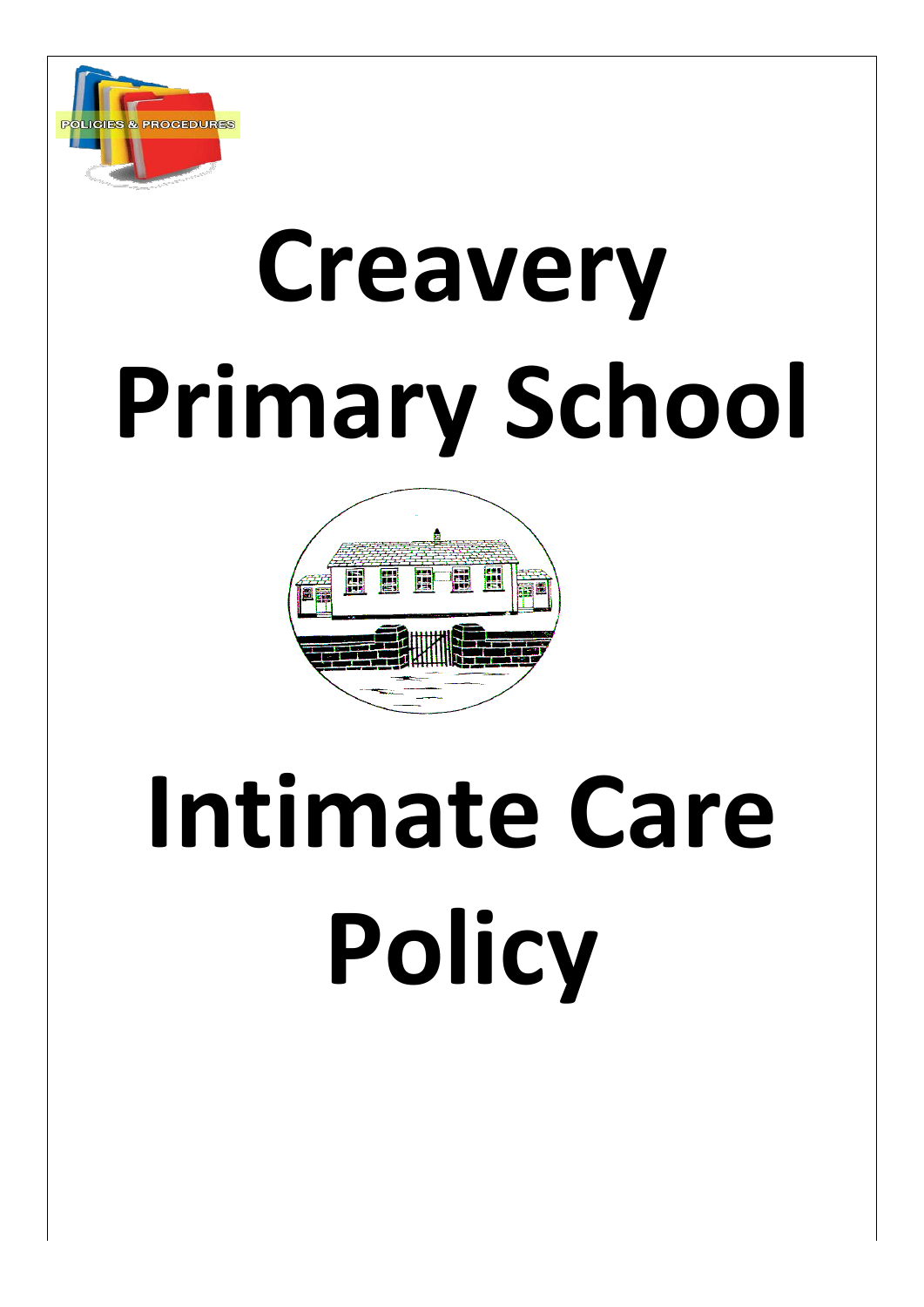

## **CREAVERY PRIMARY SCHOOL**

## **INTIMATE CARE POLICY AND GUIDELINES REGARDING CHILDREN**

#### **1.0 INTRODUCTION**

The intimate Care Policy and Guidelines Regarding Children have been developed to safeguard children and staff. They apply to everyone involved in the intimate care of children.

Disabled children can be especially vulnerable. Staff involved with their intimate care need to be sensitive to their individual needs.

The Intimate Care Policy and Guidelines should be read in conjunction with the Child Protection Policy.

#### **2.0 DEFINITION**

Intimate care may be defined as any activity required to meet the personal care needs of each individual child. Parents have a responsibility to advise staff of the intimate care needs of their child, and staff have a responsibility to work in partnership with children and parents.

Intimate care can include:

- Feeding
- Dressing/undressing
- Toileting
- Menstrual Care
- Photographs
- Supervision involved in self-care

#### **3.0 PRINCIPLES OF INTIMATE CARE**

The following are the fundamental principles upon which the Policy and Guidelines are based:

- Every child has the right to be safe
- Every child has the right to personal privacy
- Every child has the right to be valued as an individual
- Every child has the right to be treated with dignity and respect.
- Every child has the right to be involved and consulted in their own intimate care to the best of their abilities.
- Every child has the right to express their views on their own intimate care and to have such views taken into account.
- Every child has the right to have levels of intimate care that are as consistent as possible.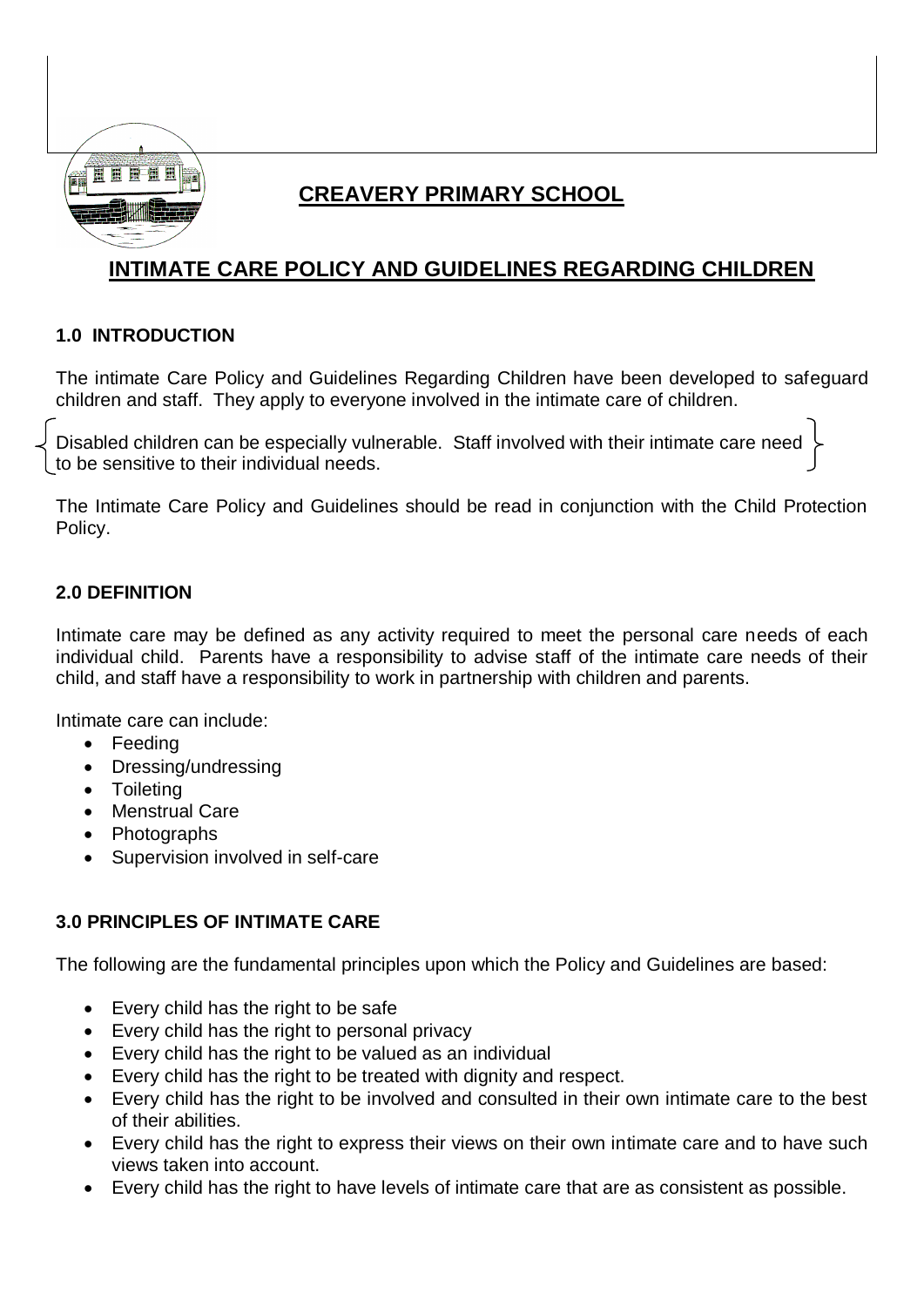#### **4.0 AGENCY RESPONSIBILITIES**

- All staff and volunteers working with children are vetted through POCVA.
- Any student on work placement will be vetted by their appropriate college/school.
- **Only** named staff who have been appropriately trained undertake the intimate care of children. Care will be in accordance with the wishes of parents/carers and child (if appropriate)
- Intimate care arrangements must be agreed by the Agency, parents/carers and child (if appropriate).
- Intimate care arrangements must be recorded in the child's personal file and consent forms signed by the parents/carers and child (if appropriate).
- Two people will be trained for different scenarios so that if an emergency arises i.e a staff member on sick leave, training, care will always be available.
- Arrangements will be reviewed annually. The views of all relevant parties, including the child (if appropriate), will be sought and considered to inform future arrangements.
- If a staff member has concerns about a colleague's intimate care practice they must report this to their designated manager/governor.

#### **5.0 GUIDELINES FOR GOOD PRACTICE**

All children have the right to be safe and to be treated with dignity and respect. These guidelines are designed to safeguard children and staff.

They apply to every member of staff involved with the intimate care of children.

#### **5.1 Involve the child in their intimate care**

Try to encourage a child's independence as far as possible in his/her intimate care. Where the child is fully dependent talk with them about what is going to be done and give them choice where possible.

Check your practice by asking the child/parent any likes/dislikes while carrying out intimate care and obtain consent.

#### **5.2 Treat every child with dignity and respect and ensure privacy appropriate to the child's age and situation.**

A lot of care is carried out by one staff member/carer alone with one child. The practice of providing one-one intimate care of a child alone is supported, unless the activity required two persons for the greater comfort/safety of the chid or the child prefers two persons.

#### **5.3 Make sure practice in intimate care is consistent.**

As a child can have multiple carers a consistent approach to care is essential. Effective communication between parents/carers/agencies ensures practice is consistent.

#### **5.4 Be aware of own limitations**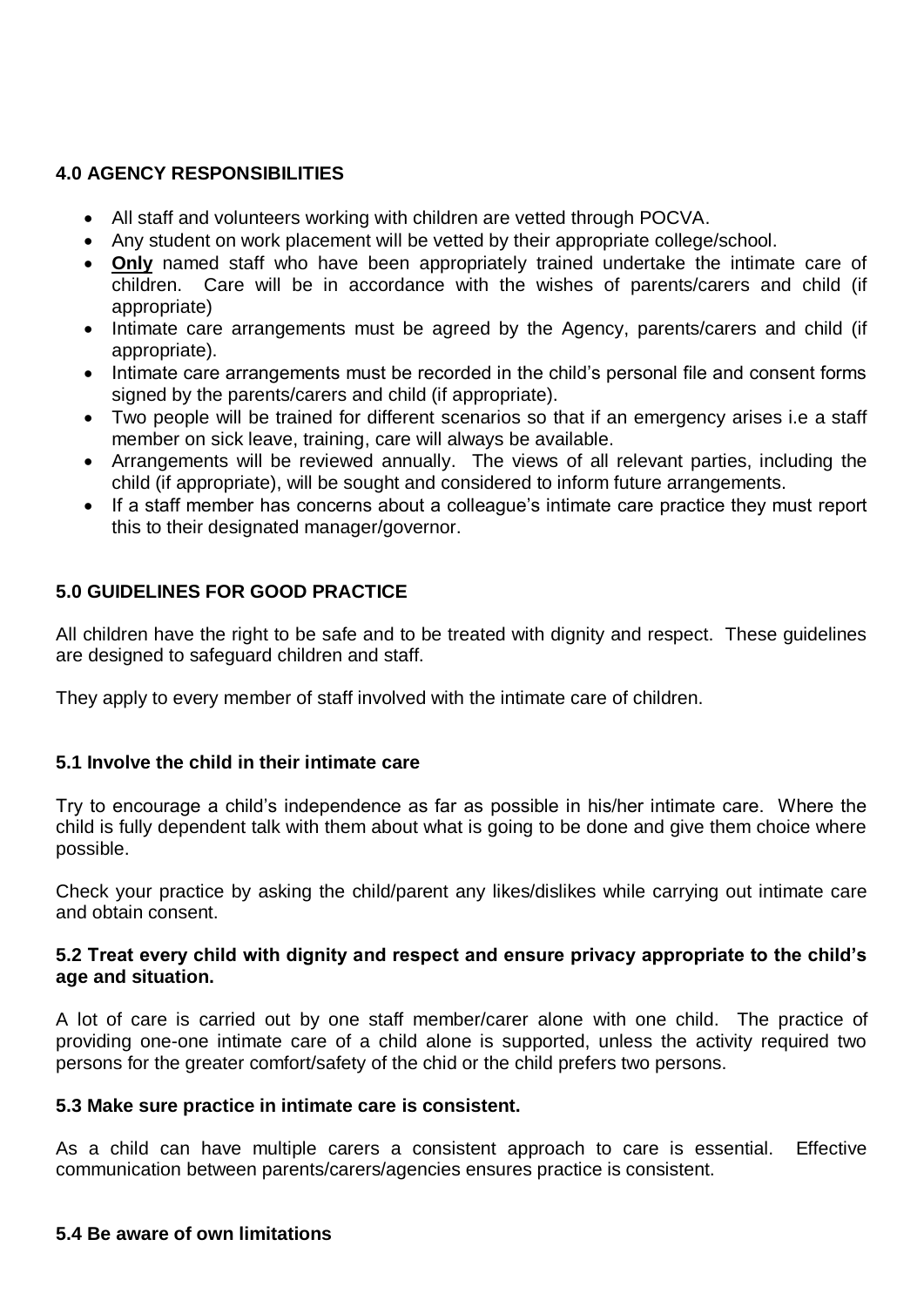Only carry out care activities you understand and feel competent and confident to carry out. If in doubt, **ASK**. Some procedures must only be carried out by staff who have been formally trained and assessed e.g. enteral feeding rectal diazepam.

#### **5.5 Promote positive self-esteem and body image.**

Confident, self-assured children who feel their body belongs to them are less vulnerable to sexual abuse. The approach you take to intimate care can convey lots of messages to a child about their body worth. Your attitude to a child's intimate care is important. Keeping in mind the child's age, routine care can be relaxed, enjoyable and fun.

#### **5.6 If you have any concerns you must report them.**

If you observe any unusual markings, discolouration's or swelling including the genital area, report immediately to your designated manager/teacher.

If during the intimate care of a child you accidentally hurt them, or the child appears to be sexually aroused by your actions, or misunderstands or misinterprets something, reassure the child, ensure their safety and report the incident immediately to your designated manager/teacher.

Report and record any unusual emotional or behavioural response by the child.

A written record of concerns must be made and kept in the child's nursing/medical notes/personal file.

It is important to follow your Agency's reporting and recording procedures.

Parents/carers must be informed about concerns.

#### **Please refer to:**

- Regional Area Child Protection Committees Child Protection Procedures April 2005
- DENI Child Protection & Pastoral Care Guidance 1999
- Safeguarding Vulnerable Groups (Northern Ireland) Order 2007

#### **6.0 WORKING WITH CHILDREN OF THE OPPOSITE SEX**

#### **6.1 Principles**

- There is a positive value in both male and female staff being involved with children.
- Ideally, every child should have the choice of carer for all their intimate care.
- The individual child's safety, dignity and privacy are of paramount importance.

*The practical guidelines set out below, are written in the knowledge that the current ration of female to male staff means we are far less likely to be able to offer the choice of same sex carer to male children.*

#### **6.2 General Care**

*Male and female staff can be involved with children of either sex in:*

- (a) Keyworking and liaising with families.
- (b) Co-ordinating of and contribution to a child's review.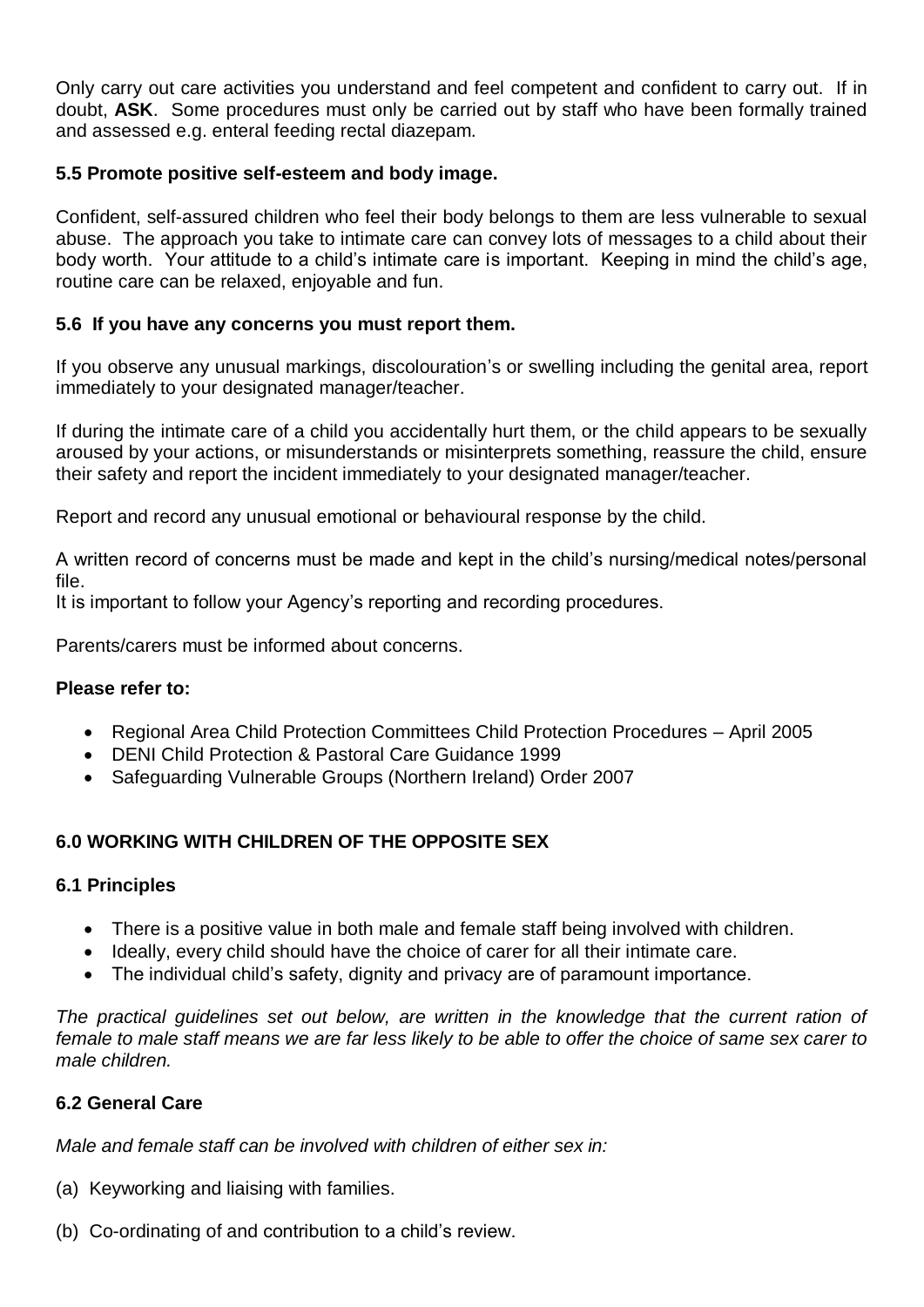- (c) Meeting the developmental, emotional and recreational needs of the children.
- (d) Escorting the children between sites, on outings and to clinics unless intimate care is needed.

#### **6.3 Intimate Care**

Whenever possible, boys and girls should be offered the choice of carer and second carer. Where there is any doubt that a child is able to make an informed choice on these issues, the child's parents are usually in the best position to act as advocates.

It may be possible to determine a child's wishes by observation of their reactions to the intimate care they receive. Do not assume that a child cannot make a choice.

The intimate care of boys/girls can be carried out by a member of staff of the opposite sex with the following provisions:

- (a) The delivery of intimate care by professionally qualified staff will be governed by their professional code of conduct in conjunction with agency policy and procedures.
- (b) Staff who are not governed by a professional code of conduct must follow policy and procedures in operation within their agency and direction and agreement must be provided by the Designated Manager/Principal.
- (c) When intimate care is being carried out, **all** children have the right to dignity and privacy i.e. they should be appropriately covered, the door closed or screens/curtains put in place.
- (d) If the child appears distressed or uncomfortable when personal care tasks are being carried out, the care should stop immediately. Try to ascertain why the child is distressed and provide reassurance.
- (e) Report concerns to your Designated Manager/Teacher and make a written record.
- (f) Parents/carers must be informed about concerns.

#### **7.0 COMMUNICATION WITH CHILDREN**

It is the responsibility of all staff caring for a child to ensure that they are aware of the child's method and level of communication.

Children communicate using different methods e.g. words, signs, symbols, body movement, eye pointing.

To ensure effective communication:

- Ascertain how the child communicates e.g. consult with child, parent/carer and, if appropriate, communication needs must be recorded (please refer to Appendix 1, Communication Pro-forma for Intimate Care: How I Communicate). If further information is required, please consult the child's Speech and Language Therapist.
- Make eye contact at the child's level.
- Wait for response.